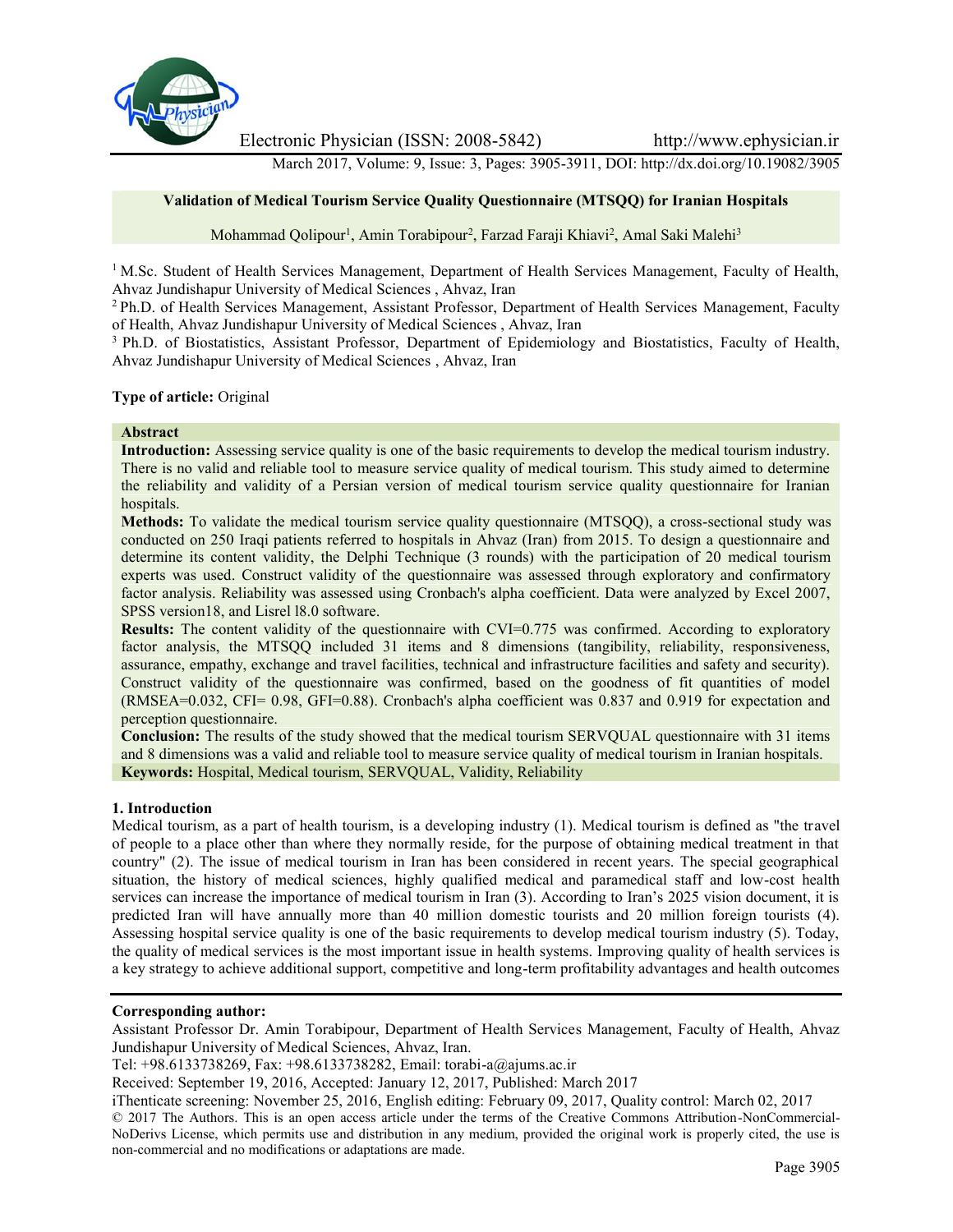for patients in health organizations (6). Quality of health services has two dimensions: technical quality (outcome quality) and performance quality (service quality). Technical quality refers to the accuracy of treatment process, and performance quality relates to the method of service delivery. From a patient's viewpoint, service quality is more important than technical quality (due to lack of technical knowledge) (7). Traditionally, health indicators such as mortality rate and prevalence of disease were used as an indicator of clinical quality assessment (8, 9). In the past, service quality was assessed using a one-dimension scale, although, a one-dimension scale was not appropriate to measure services quality as a multi-dimension concept (10). One of the most applied and useful tools to measure service quality is SERVQUAL. This tool measures customers' perceptions and expectations of services in five dimensions: "tangibles" measure the physical facilities, equipment, and appearance of personnel; "reliability" is defined as the ability of the service provider to perform the promised service dependably and accurately; "responsiveness" measures the willingness of the service personnel to help customers and provide prompt service; "assurance" is defined as the knowledge and courtesy of employees and their ability to inspire trust and confidence among consumers; and "empathy" is defined as caring, individualized attention that the firm provides for its customers (11-13). No study had been conducted to assess the services quality of medical tourism in Ahvaz. In the field of health services, most services quality assessment studies have been conducted in the field of hospital services. Lim and Tang (14), Tucker and Adams (15), Jabnoun and Chaker (16), Sohail (17) and Boshoff and Gray (18) assessed the hospital service quality using SERVQUAL model. There is no valid and relevant questionnaire for assessing medical tourism service quality. Therefore, this study aimed to determine the reliability and validity of a Persian version of a medical tourism service quality questionnaire.

### **2. Material and Methods**

### *2.1. Research design*

This cross-sectional study was conducted in 2015. In this study, quality of medical tourism services was studied in view of 250 patients referred to private and public hospitals in Ahvaz.

### *2.2. Development of questionnaire*

The development of Iranian medical tourism service quality questionnaire (MTSQQ) was begun by reviewing the related literature and available SERVQUAL model that was developed by Parasuraman and Zeithaml (13). Also, we used the hospital service quality models including Joint Committee on Accreditation in Health Organizations (JCAHO), clinical governance model, 5Q model and Medical Tourism Agenda of Iran's Ministry of Health to develop the instrument.

# *2.3. Content validity*

Thirty three key informants were selected using snowball sampling methods. The inclusion criteria to select key informants were as follows: 1) at least three years of work experience in medical tourism, and 2) having at least one article published related to service quality and medical tourism. Finally, twenty questionnaires were completed (response rate of 60%). To design a valid questionnaire and determine its content validity, the Delphi technique (3 rounds) with the participation of 20 medical tourism experts was used. Finally, Lawshe's method was used to determine content validity index (CVI) and content validity rate (CVR) of the questionnaire (19). Accepting or rejecting a question was made according to the following criteria: 1) Accepting a question if the validity of its CVR was equal to 0.42 or more; 2) Submitting a question in the next round of Delphi; If the validity of its CVR was between zero and 0.42; 3). Rejecting a question; If the validity of its CVR was below zero. After items had been identified for inclusion in the final form, the content validity index (CVI) was calculated. After performing three rounds of Delphi technique, 32 items were approved for a final medical tourism quality service questionnaire.

#### *2.4. Construct validity*

To determine the construct validity, questionnaires were completed by 250 Iraqi patients who referred to Ahvaz hospitals randomly. In the final phase, to determine the hidden dimensions of the questionnaire, exploratory factor analysis (EFA) was performed through a varimax rotation method. Also, confirmatory factor analysis (CFA) was used to determine the relationship between causal variables. The reliability of the questionnaire was determined using Cronbach alpha. Data were analyzed by Excel 2007, Spss.18, and Lisrel8.0 software.

#### **3. Results**

In this study, 95% (19 persons) of key informants were male. Mean age of samples was 35.5 ( $\pm$ 8.97). Most experts (75%) had between 5-10 years' job experience and 80% of them had a Ph.D. degree. Also, 40% of them worked at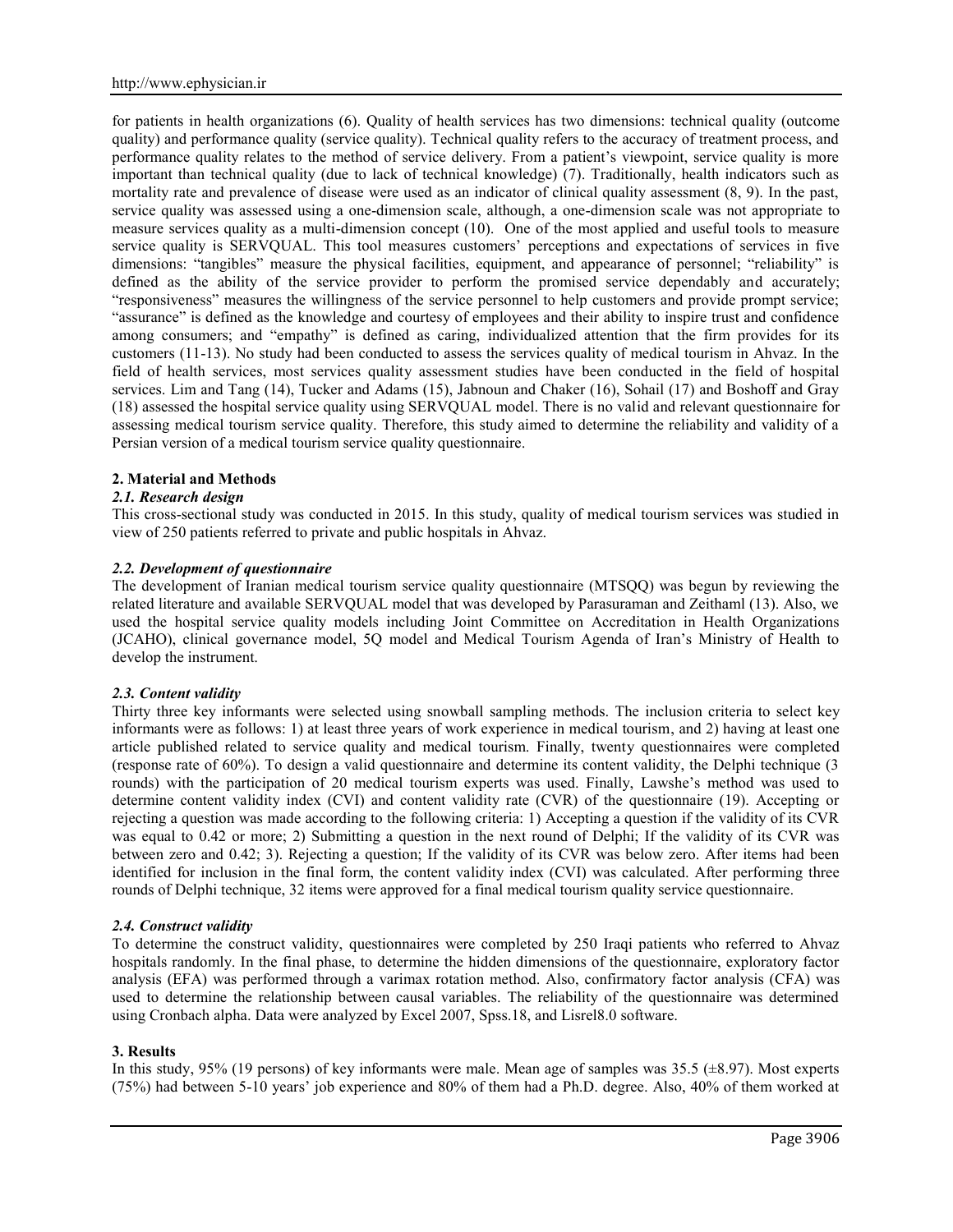universities and research centers, 20% of the key informants held jobs at hospitals and medical centers, and 40% at Ministry of Health. In the first round of the Delphi technique, 25 items with CVR more than 0.42 were verified.

| <b>CVR</b> | The suggestions were submitted to the second round      | $\%$                                                            |
|------------|---------------------------------------------------------|-----------------------------------------------------------------|
| 0.40       | There are places to stay near the hospital              | 50                                                              |
| 0.40       | There is an office with administrative and              | 50                                                              |
|            | commercial facilities for patients and their relatives  |                                                                 |
| 0.30       | There is the possibility to transfer a patient from the | 50                                                              |
|            | airport to the hospital                                 |                                                                 |
| $\theta$   | Patients' transparent complaint process and             | 60                                                              |
|            | responsiveness at the right time                        |                                                                 |
| 0.40       | Confidentiality of information is ensured to the        | 50                                                              |
|            | patient                                                 |                                                                 |
| 0.40       | Accreditation of hospital is globally accepted          | 50                                                              |
|            |                                                         |                                                                 |
| 0.40       | Respect to the patients' rights                         | 50                                                              |
|            |                                                         |                                                                 |
| 0.40       |                                                         |                                                                 |
|            |                                                         |                                                                 |
| 0.30       |                                                         |                                                                 |
|            |                                                         |                                                                 |
|            |                                                         | <b>THEIR IS THE COMMUNISTING THIS CHAIN THAT IS THEIR THEIR</b> |

**Table 1.** The content validity rate of the first round items

**Table 2.** The content validity rate of the second round items

| no.            | The items were submitted to the second round                                                         | Essential      | Useful         | <b>Not</b><br>necessary | <b>CVR</b>             | Result |
|----------------|------------------------------------------------------------------------------------------------------|----------------|----------------|-------------------------|------------------------|--------|
| $\mathbf{1}$   | Modern and up-to-date equipment                                                                      | $\overline{7}$ | 7              | 6                       | $-0.3$                 | Reject |
| $\overline{2}$ | Protecting patient records correctly by staff                                                        | 15             | 5              | $\boldsymbol{0}$        | 0.5                    | Accept |
| $\overline{3}$ | Hospital adequately supports staff to provide better<br>service                                      | 8              | 5              | $\tau$                  | $-0.2$                 | Reject |
| $\overline{4}$ | Staff want the best benefits for patients                                                            | 8              | $\overline{2}$ | 10                      | $-0.2$                 | Reject |
| 5              | Hospital staffs' appropriate working hours for patients                                              | 16             | $\overline{4}$ | $\theta$                | 0.6                    | Accept |
| 6              | Adequate transportation facilities by the hospital                                                   | 6              | 5              | 9                       | $-0.4$                 | Reject |
| $\overline{7}$ | Coordination between hospital and standard hotels to<br>stay patient                                 | 6              | 5              | 9                       | $-0.4$                 | Reject |
| 8              | Hospital staff have adequate skills to use information<br>technology for patient care                | $\overline{7}$ | $\overline{4}$ | 9                       | $-0.3$                 | Reject |
| 9              | There is a unit in the hospital to protect the patient's<br>property                                 | $\overline{7}$ | 5              | 8                       | $-0.3$                 | Reject |
| no.            | The suggestions were submitted to the second round                                                   | Essential      | Useful         | Not<br>necessary        | <b>CVR</b>             | Result |
| $\mathbf{1}$   | There are places to stay near the hospital                                                           | 16             | $\overline{4}$ | $\mathbf{0}$            | 0.6                    | Accept |
| $\overline{2}$ | There is an office with administrative and commercial<br>facilities for patients and their relatives | 15             | $\overline{4}$ | 1                       | 0.5                    | Accept |
| 3              | There is the possibility to transfer a patient from the<br>airport to the hospital                   | 6              | 5              | 9                       | $\blacksquare$<br>0.04 | Reject |
| $\overline{4}$ | Patients' transparent complaint process and<br>responsiveness at the right time                      | 16             | $\overline{4}$ | $\theta$                | 0.6                    | Accept |
| 5              | Confidentiality of information is ensured to the patient                                             | 15             | 3              | $\overline{c}$          | 0.5                    | Accept |
| 6              | Accreditation of hospital is globally accepted                                                       | 16             | $\overline{4}$ | $\boldsymbol{0}$        | 0.6                    | Accept |
| $\overline{7}$ | Respect to the patients' rights                                                                      | 8              | 3              |                         | $-0.2$                 | Reject |

Nine remaining items with the CVR between 0 and 0.42 were submitted to the second round of the Delphi technique. Also, seven items were suggested by 42% of experts, and were submitted to the second round of the Delphi technique (Table 1). In the second round, seven items with CVR higher than 0.42 were accepted and the 9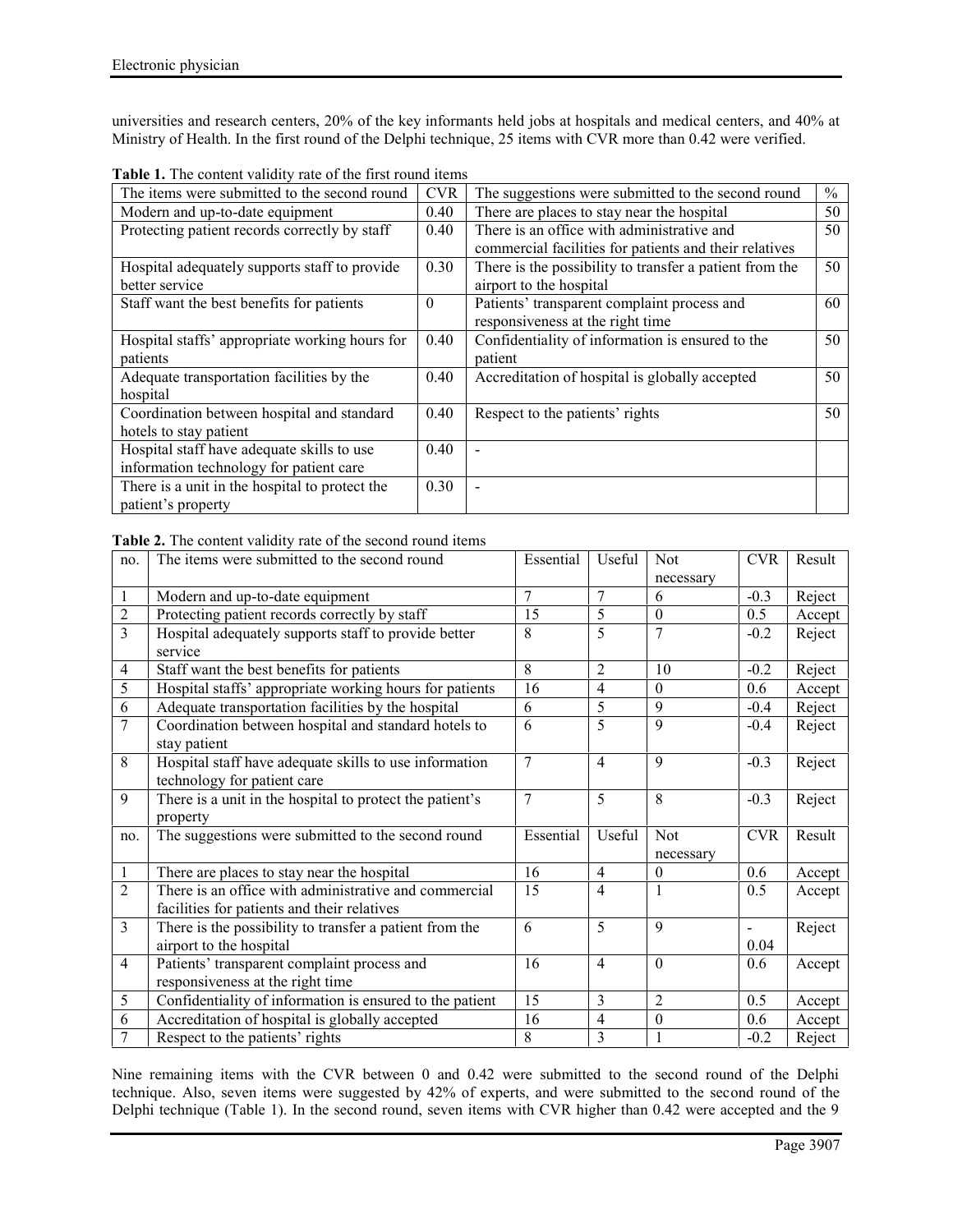remaining items were rejected by CVR less than zero (Table 2). In the second round, CVR of nine items was between 0.42 and 0, these items were not submitted in the third round. Therefore, according to the results of the first and second round, in the third round, 31 items in two expectation and perception domains were developed to design the questionnaire (Table 3). To determine the construct validity, expectation and perception questionnaires were completed by 250 Iraqi patients, before admission and after discharge. Results of exploratory factor analysis for both expectation and perception questionnaires identify eight dimensions. The eight factors of expectation and perception questionnaires explained 72.97 and 81.98 of the variance, respectively. To determine the correlation between variables, the rotated component matrix was used. Items with a correlation more than 0.6 set into one dimension. The results of validation of the questionnaire in two, served different conditions (before admission and after discharge), the number of expectation questionnaire dimensions and items were equal to the perception questionnaire. The goodness of fit indexes used in the proposed model were the  $\chi^2$ /df Index, GFI (Goodness of Fit Index), CFI (Comparative Fitness Index), NFI (Normed Fit Index), RMSEA (Root Mean Square Error of Approximation). The results showed that these indexes were acceptable to descript the model. Finally, to denominate dimensions of MTSQQ, the experts' comments were used (Table 4). Cronbach's alpha coefficient was 0.837 and 0.919 for expectation and perception questionnaire; therefore, these instruments were reliable.

| no.            | Item                                                                                 | no.    | Item                                                                                                                                                                  |
|----------------|--------------------------------------------------------------------------------------|--------|-----------------------------------------------------------------------------------------------------------------------------------------------------------------------|
|                | Modern and up-to-date equipment                                                      | 17     | Understanding the specific needs of patients                                                                                                                          |
| $\overline{2}$ | Visually appealing physical<br>facilities                                            | 18     | Hospital staffs' appropriate working hours for patients                                                                                                               |
| 3              | Neat and well-dressed personnel                                                      | 19     | Foreign exchange facilities are provided within the premises                                                                                                          |
| 4              | Providing hospital services to<br>patients with interest                             | 20     | Payment facilities are easy and flexible                                                                                                                              |
| 5              | Accreditation of the hospital is<br>globally accepted                                | 21     | Adequate transportation facilities by the medical care unit                                                                                                           |
| 6              | Provide services at the time<br>promised                                             | 22     | There are appropriate places near the hospital to stay                                                                                                                |
| $\overline{7}$ | Protecting patient records correctly<br>by staff                                     | 23     | 24 hours internet connectivity inside the premises                                                                                                                    |
| 8              | Providing a detailed description of<br>the provided services to patients by<br>staff | 24     | The website provides adequate information on illness treatment                                                                                                        |
| 9              | Providing prompt service to patients<br>by staff                                     | 25     | Guaranteed reservation by the medical care unit                                                                                                                       |
| 10             | Staffs' continual willingness to help<br>patients                                    | 26     | There is an office with administrative and commercial facilities<br>for patients and their relatives                                                                  |
| 11             | Patients' transparent complaint<br>process and responsiveness at the<br>right time   | 27     | There are translation services in hospitals to facilitate personal<br>relations and translate patients' medical records                                               |
| 12             | Polite providers                                                                     | $28\,$ | The doctors and nurses speak English / Arabic well                                                                                                                    |
| 13             | The patient's feeling of security in<br>treating with providers                      | 29     | Providing safe medication services in a hospital                                                                                                                      |
| 14             | Providers have sufficient knowledge<br>to answer the patient                         | 30     | Observe patient safety principles in the provision of technical<br>services in a hospital (injections, dressings, nursing services and<br>medical examinations, etc.) |
| 15             | Confidentiality of information is<br>ensured to the patient                          | 31     | There is enough safety in the prevention of hospital events<br>including falling out of bed, stumbling, etc.                                                          |
| 16             | Individual attention to patients                                                     |        |                                                                                                                                                                       |

**Table 3.** The final approved items after two rounds of Delphi technique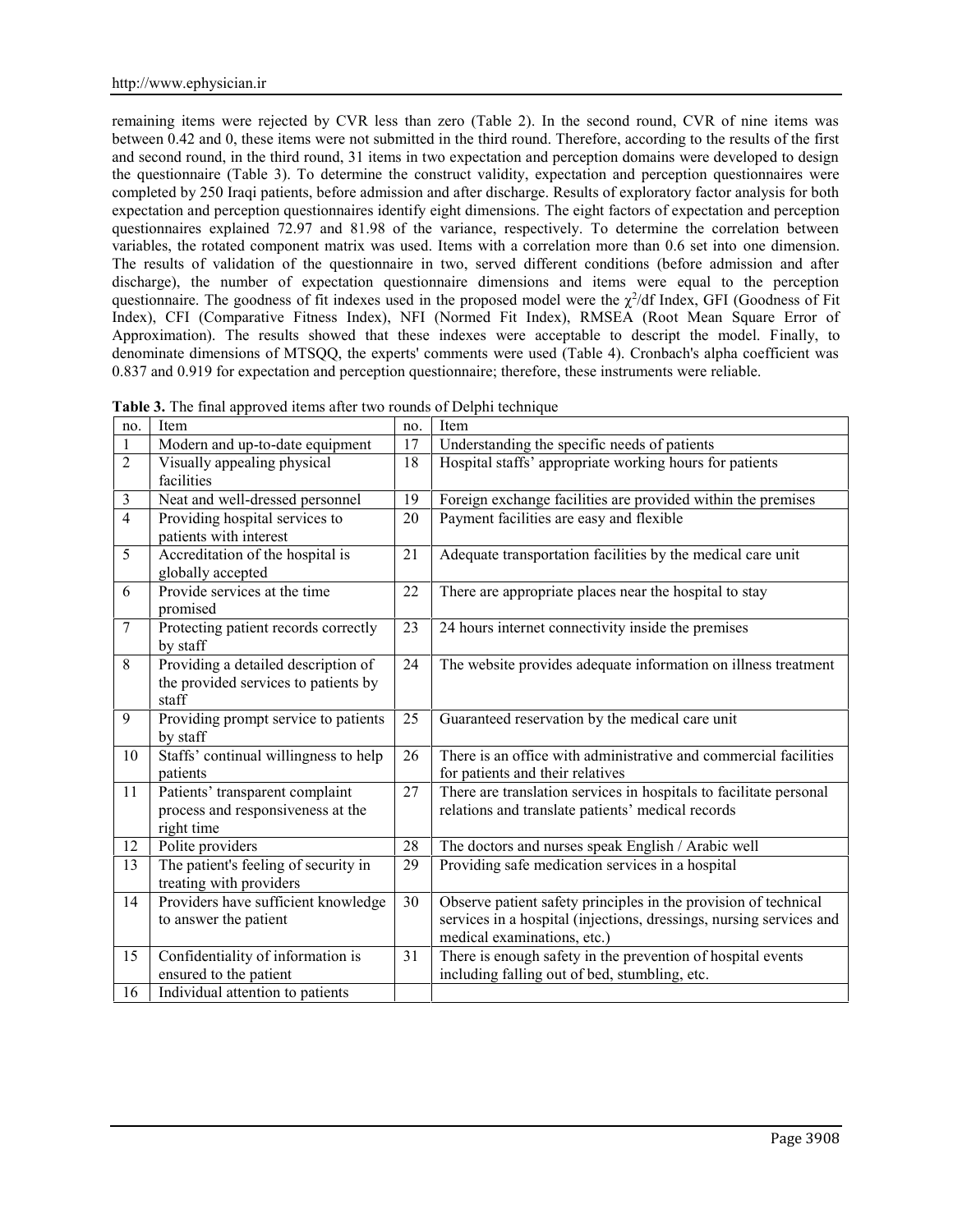| no.            | Name of dimension                       | Number of items        |
|----------------|-----------------------------------------|------------------------|
|                | Tangibility                             | 1, 2, 3                |
| $\overline{2}$ | Reliability                             | 4, 5, 6, 7             |
| 3              | Responsiveness                          | 8, 9, 10, 11           |
| 4              | Assurance                               | 12, 13, 14, 15         |
| 5              | Empathy                                 | 16, 17, 18             |
| 6              | Exchange and travel facilities          | 19, 20, 21, 22         |
|                | Technical and infrastructure facilities | 23, 24, 25, 26, 27, 28 |
| 8              | Safety and security                     | 29, 30, 31             |

**Table 4.** Denomination of verified dimensions of medical tourism service quality questionnaire (MTSQQ)

### **4. Discussion**

The aim of this study was to validate a questionnaire to assess service quality of medical tourism in Iranian hospitals. SERVQUAL questionnaire is used to analyze the quality gap (Expectation-Perception) in different industries in view of customers (20). In this study, using the Delphi technique (3 rounds) and the medical tourism expert's comments, the final questionnaire was designed. Content validity index of questionnaire (CVI=0.775) was good. High quantity of CVI shows the necessity and importance of items to design a questionnaire (21, 22). In a similar study that was conducted by Prakash and Pallepati, this quantity was calculated as 0.96 (23). This quantity showed the high content validity of the SERVQUAL questionnaire. Also, in other studies to validate hospital service quality questionnaire, Soita (24) and Mahalakshmi et al. (25) calculated high CVI quantity. Results of exploratory factor analysis for both expectation and perception questionnaires, showed eight dimensions. The eight factors of expectation and perception questionnaires explained 72.97 and 81.98 of the variance, respectively. This means that expectations and perceptions designed questionnaires to measure the service quality of medical tourism, were valid (26). In the present study, the results of exploratory factor analysis showed that both questionnaires in two different conditions of service delivery, including patients' perception (before admission) and patients' expectation (after discharge), had similar factors and items. In other words, both perceptions and expectations questionnaires had construct validity. In most validation studies of the SERVQUAL model, in various industries such as laboratory (27), information systems (28) and, transport companies (29), the researchers have only assessed the construct validity of perception part of SERVQUAL questionnaires; while, customer expectation of received service was assessed separately (6, 7). In this study the goodness of fit indexes were acceptable. Therefore, our instrument was valid to measure the gap of medical tourism service quality in hospital. One of the best indices to assess goodness of fit is the relative chi-square. Many scholars believe that the relative chi-square should be less than 3. In this study, a relative chi-square for expectation and perception questionnaire were 1.25 and 1.28, respectively. The quantity of relative chi-square in this study was suitable. Root mean square error of approximation (RMSEA) was made based on model errors. The RMSEA ranges from 0 to 1, with smaller values indicating a better model fit. A value of 0.06 or less is indicative of acceptable model fit. The quantity of RMSEA for expectation and perception questionnaire were 0.029 and 0.032, respectively. The goodness of fit index (GFI) is a measure of fit between the hypothesized model and the observed covariance matrix. The GFI range between 0 and 1, with a value of over 0.9 generally indicating an acceptable model fit. In this study, GFI for expectation and perception questionnaire were 0.89 and 0.88 respectively. This value indicated a suitable quantity of GFI. Finally, the comparative fit index (CFI) analyzes the model fit by examining the discrepancy between the data and the hypothesized model, while adjusting for the issues of sample size inherent in the chi-squared test of model fit, and the normed fit index. CFI values range from 0 to 1, with larger values indicating a better fit; a CFI value of 0.90 or larger is generally considered to indicate acceptable model fit. In this study, CFI for both expectation and perception questionnaire had a very good value (30). In the current study, Cronbach Alpha was acceptable and questionnaire was reliable. In Parasuraman's studies in the insurance industry, banks and phone repair companies, the SERVQUAL questionnaire reliability was approved (13). The mentioned results show that the MTSQ questionnaire is a valid and reliable tool to measure the service quality of medical tourism. The questionnaire can be used to assess the service quality of medical tourism in Iranian hospitals.

# **5. Conclusions**

The findings indicated that the medical tourism SERVQUAL questionnaire with 8 dimensions and 31 items is a valid and reliable tool to measure the service quality of medical tourism in Iran. This is the first tool that has been developed based on a SERVQUAL model to assess the service quality of medical tourism in Iran. Also, the results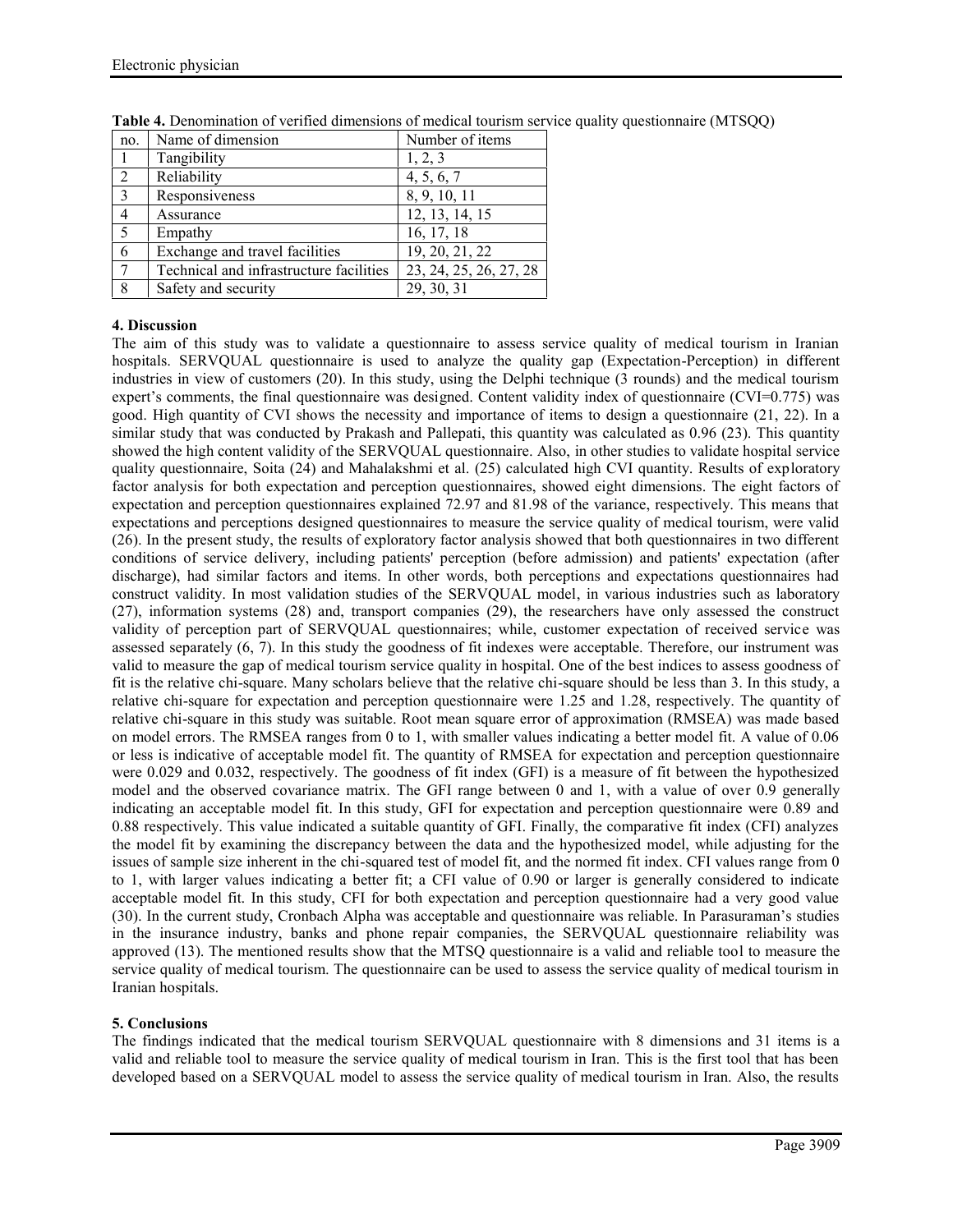of the study can be used for health policy makers and hospital managers to determine the strengths and weaknesses of medical centers and medical tourism industry.

#### **Acknowledgments:**

This study is part of M.Sc. thesis for Mohammad Qolipour. This work was financially supported by grant: U-94078 from the Vice-Chancellor for Research Affairs of Ahvaz Jundishapur University of Medical Sciences. The authors would like to thank all participants in this research, particularly the key informants and families who participated in the study.

#### **Conflict of Interest:**

There is no conflict of interest to be declared.

### **Authors' contributions:**

All authors contributed to this project and article equally. All authors read and approved the final manuscript.

#### **References:**

- 1) Turner L. 'First world health care at third world prices': globalization, bioethics and medical tourism. BioSocieties. 2007;2(3):303-25. doi: 10.1017/S1745855207005765.
- 2) Burns LR. Medical tourism opportunities and challenges: Illustration from US–India trade. International Journal of Healthcare Management. 2015;8(1):15-26. doi: 10.1179/2047971914Y.0000000091.
- 3) Kazemi Z. Study of effective factors for attracting medical tourist in Iran. Netherlands: Lulea University of Technology; 2007.
- 4) ZiaSheikholeslami N, Rezaeian M, Bahsoun M, Taghavipoor M. Medical tourism: The view of Rafsanjan Medical University staff. Iranian Journal of Epidemiology. 2010;5(4):31-6.
- 5) Johnson TJ, Garman AN. Impact of medical travel on imports and exports of medical services. Health Policy. 2010;98(2–3):171-7. doi: 10.1016/j.healthpol.2010.06.006.
- 6) Delgoshaei B, Ravaghi H, Abolhassani N. Importance-performance analysis of medical tourism in iran from medical tourists and medical services provider's perspective: 2011. Middle East Journal of Scientific Research. 2012;12(11):1541-7
- 7) Sarwar A. Medical Tourism in Malaysia: Prospect and Challenges. Iran J Public Health. 2013;42(8):795- 805. Epub 2013/08/01. PMID: 26056632; PMCID: PMCPMC4441909.
- 8) O'Connor SJ, Trinh HQ, Shewchuk RM. Perceptual Gaps in Understanding Patient Expectations for Health Care Service Quality. Health Care Manage Rev. 2000;25(2):7-23. PMid: 10808414
- 9) Abuosi AA, Atinga RA. Service quality in healthcare institutions: establishing the gaps for policy action. Int J Health Care Qual Assur. 2013;26(5):481-92. doi: 10.1108/IJHCQA-12-2011-0077.
- 10) Athiyainan A, O'Donnell B. Exploring graduates' perceptions of the quality of higher education. Journal of Institutional Research in Australasia. 1994;3(1):1-7.
- 11) Zarei A, Arab M, Froushani AR, Rashidian A, Tabatabaei SMG. Service quality of private hospitals: The Iranian Patients' perspective. BMC Health Serv Res. 2012;12(1):31. doi: 10.1186/1472-6963-12-31. PMCID: PMCPMC3306759.
- 12) Brown A, Eatock J, Dixon D, Meenan BJ, Anderson J. Quality and continuous improvement in medical device manufacturing. The TQM Journal. 2008;20(6):541-55. doi: 10.1108/17542730810909329.
- 13) Parasuraman A, Zeithaml V. SERVQUAL: A multiple-item scale for measuring customer perceptions of service quality. Journal of Retailing. 2000;64(1):12-40.
- 14) Cheng Lim P, Tang NK. A study of patients' expectations and satisfaction in Singapore hospitals. Int J Health Care Qual Assur. 2000;13(7):290-9. PMCID: PMC11484647. DOI: 10.1108/09526860010378735
- 15) Tucker JL, Adams SR. Incorporating patients' assessments of satisfaction and quality: an integrative model of patients' evaluations of their care. Managing Service Quality: An International Journal. 2001;11(4):272- 87. doi: 10.1108/EUM0000000005611.
- 16) Jabnoun N, Chaker M. Comparing the quality of private and public hospitals. Managing Service Quality: An International Journal. 2003;13(4):290-9. doi: 10.1108/09604520310484707.
- 17) Sadiq Sohail M. Service quality in hospitals: more favourable than you might think. Managing Service Quality: An International Journal. 2003;13(3):197-206. doi: 10.1108/09604520310476463.
- 18) Boshoff C, Gray B. The relationships between service quality, customer satisfaction and buying intentions in the private hospital industry. South African Journal of Business Management. 2004;35(4).